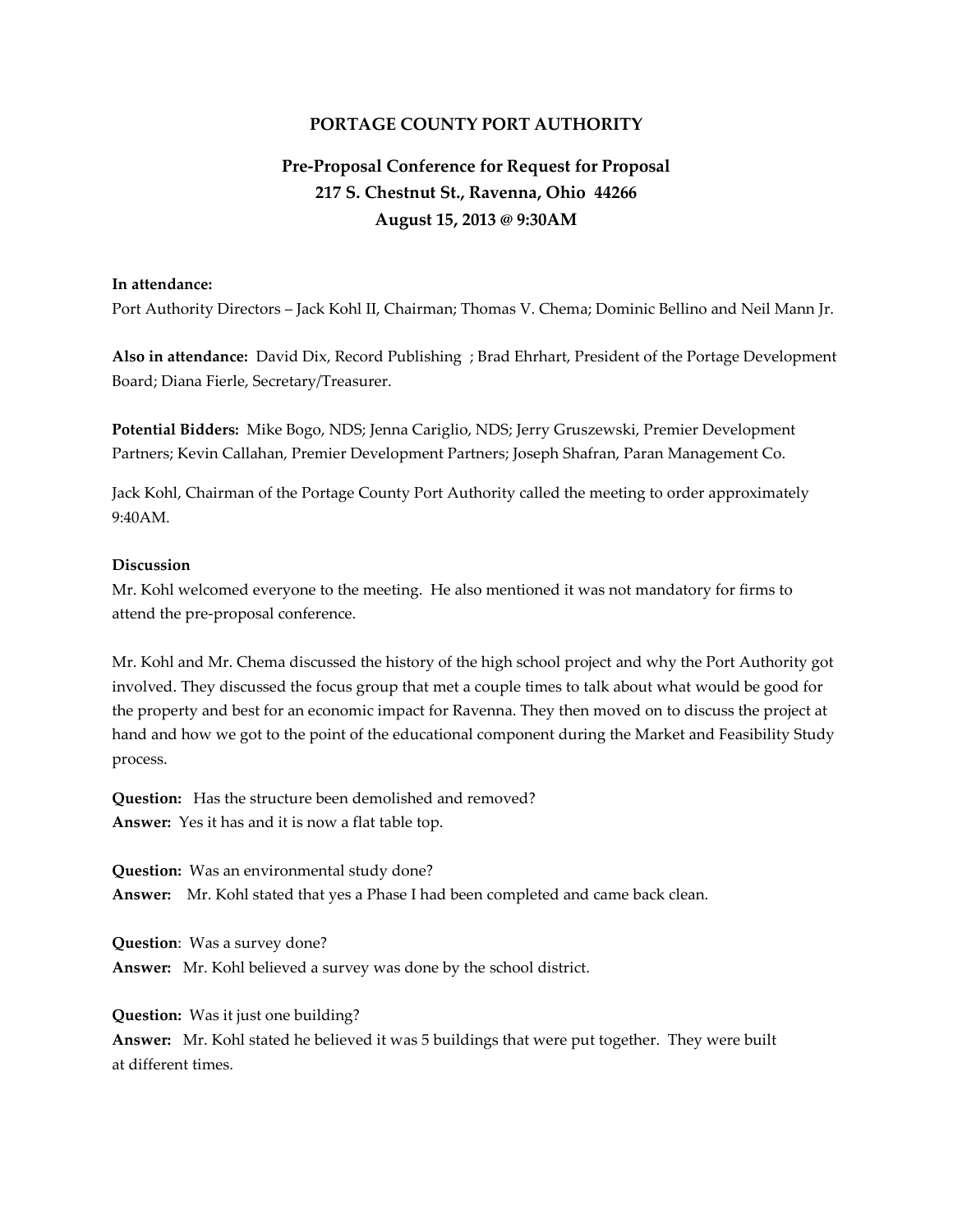**Question:** Have there been any reports done on the land?

**Answer:** Mr. Kohl stated that we can try to get reports for soil borings, compaction studies and reports from the demolition firms. Mr. Chema stated that all this work would have been done by the school district.

Mr. Kohl also stated that it should be a week to 10 days before the Port Authority holds title. Mr. Kohl and Mr. Chema spoke of some of the demographics and referred several times to the Market and Feasibility studies.

Mr. Chema spoke of the educational component as for jobs training and how we need to train people with what employers are looking for. Mr. Ehrhart and Mr. Dix spoke more about the education aspect. Mr. Chema and Mr. Ehrhart spoke of how people start college and don't finish and need to do something else. So they need training.

**Question:** Are their educational institutions interested in this project? **Answer:** Mr. Chema stated that yes, Hiram College, KSU, Stark State and Youngstown are definitely interested.

Mr. Chema discussed the Lakeland site…..the schools…..the tenants and the training provided. Vocational schools were discussed and the training that was lacking.

Mr. Kohl also explained the corridor to the Reed Memorial Library and our options to extend this project out.

Mr. Chema talked about the proposal and the time frames for submittal.

At this time the potential bidders, the port authority directors and other in attendance went on a tour of the project property. When the tour was complete the potential bidders left and the port authority directors talked a bit longer.

Mr. Chema stated that the deadline to submit proposals will most likely have to be moved out another week or two.

The meeting adjourned at approximately 11:00 AM.